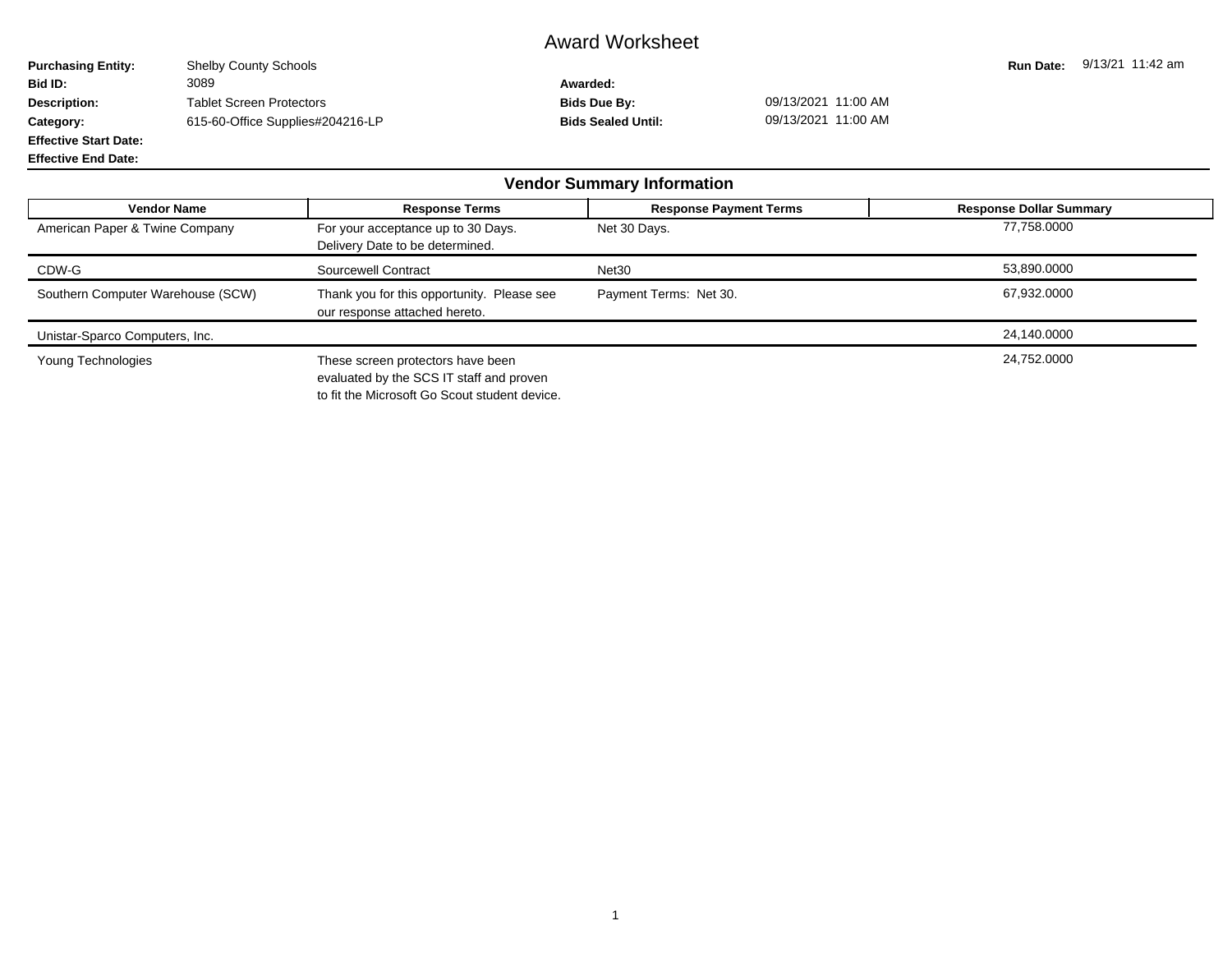| Line<br><b>Number</b> | Lot<br>Code | <b>Item Description</b>                                                                                                                                                                     | <b>Purchase Unit</b>             | Vendor                               | <b>Bid Price</b> | <b>Response</b><br>Quantity | <b>Total Price</b> | Pending<br>Award<br>Quantity | Pending<br>Award<br><b>Total</b> | Pending<br>Award |
|-----------------------|-------------|---------------------------------------------------------------------------------------------------------------------------------------------------------------------------------------------|----------------------------------|--------------------------------------|------------------|-----------------------------|--------------------|------------------------------|----------------------------------|------------------|
|                       |             | No lotted items found for the selected criteria.<br>Item $#: 1$<br><b>Tablet Screen Saver</b><br><b>Manufacturer &amp; Part Number:</b>                                                     | 1 - Count<br>CODi - A09064       | Unistar-Sparco<br>Computers, Inc.    | 7.1000           | 3,400                       | 24,140.00          |                              |                                  |                  |
|                       |             | Quoted as Spec'd:<br>Yes                                                                                                                                                                    |                                  | Product Number: A09064               |                  |                             |                    |                              |                                  |                  |
|                       |             | Item Notes: See attached Specifications                                                                                                                                                     |                                  |                                      |                  |                             |                    |                              |                                  |                  |
|                       |             | Response Item Payment Terms: Net-30                                                                                                                                                         |                                  |                                      |                  |                             |                    |                              |                                  |                  |
|                       |             | Response Item Notes: Please see attached for our completed Appendix forms.                                                                                                                  |                                  |                                      |                  |                             |                    |                              |                                  |                  |
|                       |             | Item $#: 1$<br><b>Tablet Screen Saver</b><br><b>Manufacturer &amp; Part Number:</b>                                                                                                         | 1 - Count<br>Codi - A09064       | Young Technologies                   | 7.2800           | 3,400                       | 24,752.00          |                              |                                  |                  |
|                       |             | Quoted as Spec'd:<br>Yes                                                                                                                                                                    |                                  | Product Number: A09064               |                  |                             |                    |                              |                                  |                  |
|                       |             | Response Item Payment Terms: NET-30                                                                                                                                                         |                                  |                                      |                  |                             |                    |                              |                                  |                  |
|                       |             | Response Item Notes: These screen protectors have been evaluated by the SCS IT staff and proven to fit the Microsoft Go Scout<br>student device.                                            |                                  |                                      |                  |                             |                    |                              |                                  |                  |
|                       |             | Item $#: 1$<br><b>Tablet Screen Saver</b><br><b>Manufacturer &amp; Part Number:</b>                                                                                                         | 1 - Count<br>UAG - 342470110000  | CDW-G                                | 15.8500          | 3,400                       | 53,890.00          |                              |                                  |                  |
|                       |             | Quoted as Spec'd:<br>Yes                                                                                                                                                                    |                                  | Product Number: 6123714              |                  |                             |                    |                              |                                  |                  |
|                       |             | Response Item Payment Terms: net 30                                                                                                                                                         |                                  |                                      |                  |                             |                    |                              |                                  |                  |
|                       |             | Response Item Notes: Sourcewell contract                                                                                                                                                    |                                  |                                      |                  |                             |                    |                              |                                  |                  |
|                       |             | Item $#: 1$<br><b>Tablet Screen Saver</b><br><b>Manufacturer &amp; Part Number:</b>                                                                                                         | 1 - Count<br>Targus - AWV1310TGL | Southern Computer<br>Warehouse (SCW) | 19.9800          | 3,400                       | 67,932.00          |                              |                                  |                  |
|                       |             | Quoted as Spec'd: Yes                                                                                                                                                                       |                                  | Product Number: AVW1310TGL           |                  |                             |                    |                              |                                  |                  |
|                       |             | Response Item Payment Terms: Payment Terms: Net 30                                                                                                                                          |                                  |                                      |                  |                             |                    |                              |                                  |                  |
|                       |             | Response Item Notes: Thank you for this opportunity. Currently only 149 in stock at this time. Order will be placed with the<br>manufacturer for additional quantities upon receipt of ARO. |                                  |                                      |                  |                             |                    |                              |                                  |                  |
|                       |             | Item $#: 1$<br><b>Tablet Screen Saver</b><br><b>Manufacturer &amp; Part Number:</b>                                                                                                         | 1 - Count<br>Targus - AWV1310TGL | American Paper & Twine<br>Company    | 22.8700          | 3,400                       | 77,758.00          |                              |                                  |                  |
|                       |             | Quoted as Spec'd:<br>Yes                                                                                                                                                                    |                                  | Product Number: 900001               |                  |                             |                    |                              |                                  |                  |
|                       |             |                                                                                                                                                                                             |                                  | $\overline{2}$                       |                  |                             |                    |                              |                                  |                  |